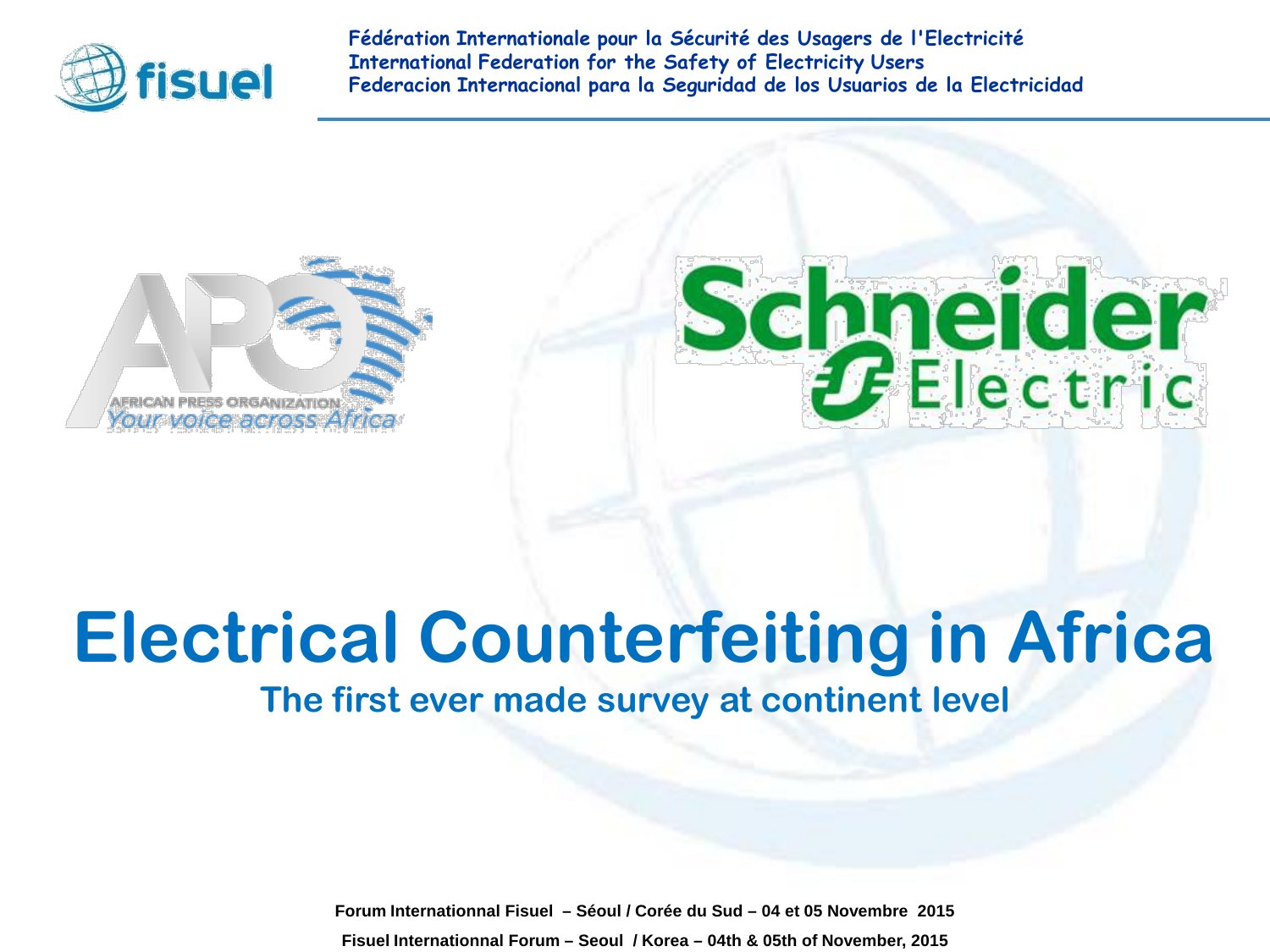

## **Executive Summary**

- **500 high level officials and professionals**
- **37 African investigators**
- **8185 questions answered**
- **11 countries**
- **40 to 80 % counterfeited goods**
- **Cables, breakers, sockets, switches and extension cords**

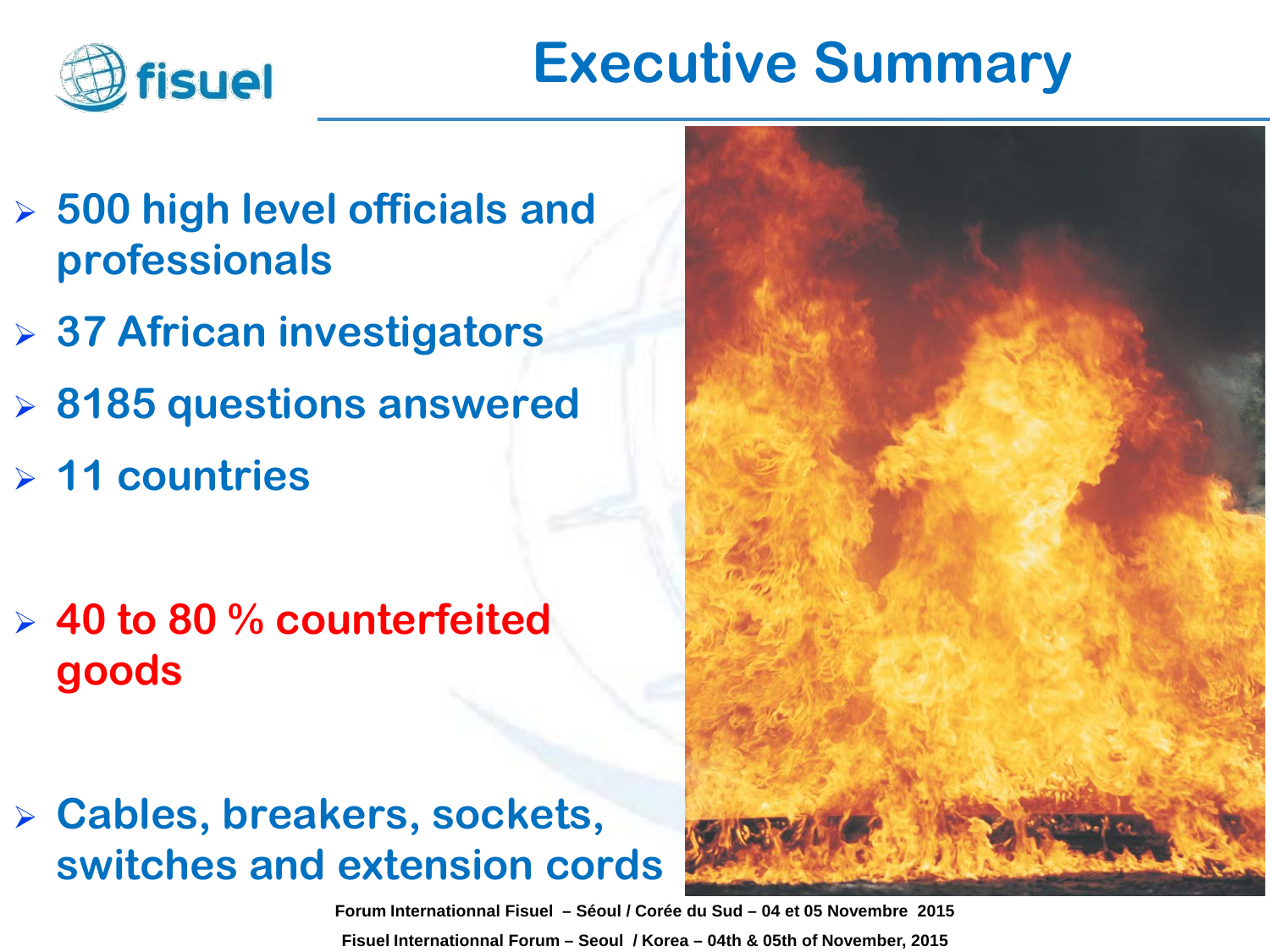

## **The Survey**

- **Electrical products and counterfeit electrical goods in Africa**
- **Origin and destination of imported counterfeit electrical goods**
- **Where to buy and who are the clients**
- **What level of awareness and how to raise it**
- **Conclusion**

## **Recognition**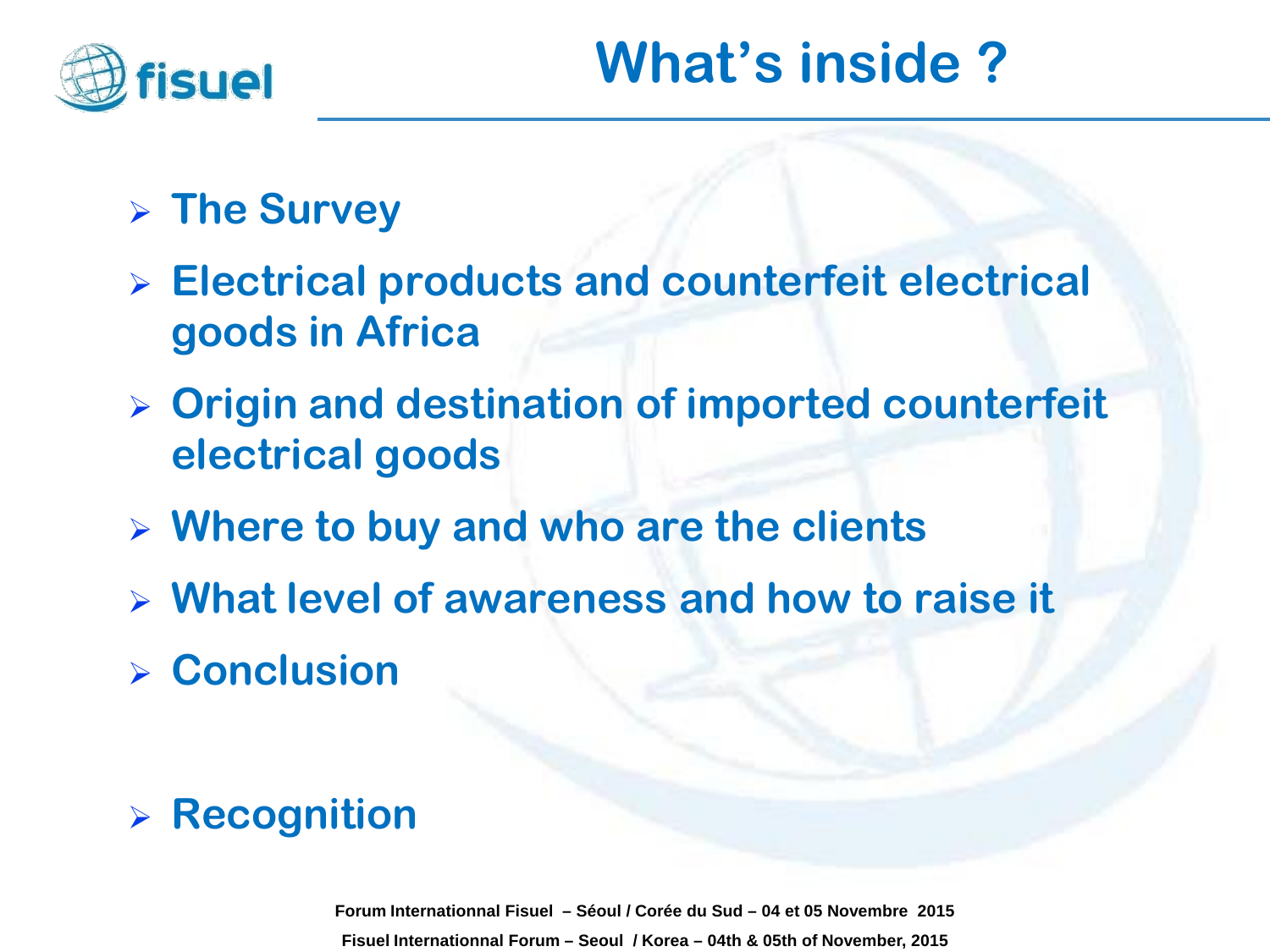

- **From December 2013 to March 2014**
- **French and English speaking countries**
- **Questionnaire accepted if > 75% answers**
- **4 categories of respondents :**
	- **Officials, Electricians, Retailers, Others**

| <b>Respondents by Zone</b> |                                                             |                  |              |  |  |
|----------------------------|-------------------------------------------------------------|------------------|--------------|--|--|
| Category                   | <b>English Speaking French Speaking</b><br><b>Countries</b> | <b>Countries</b> | <b>Total</b> |  |  |
| <b>Electricians</b>        | 16                                                          | 42               | 58           |  |  |
| <b>Officials</b>           | 37                                                          | 43               | 80           |  |  |
| <b>Retailers</b>           | 21                                                          | 29               | 50           |  |  |
| <b>Others</b>              | 21                                                          | 46               | 67           |  |  |
| Total                      | 95                                                          | 160              | 255          |  |  |

**4 Forum Internationnal Fisuel – Séoul / Corée du Sud – 04 et 05 Novembre 2015**

**Fisuel Internationnal Forum – Seoul / Korea – 04th & 05th of November, 2015**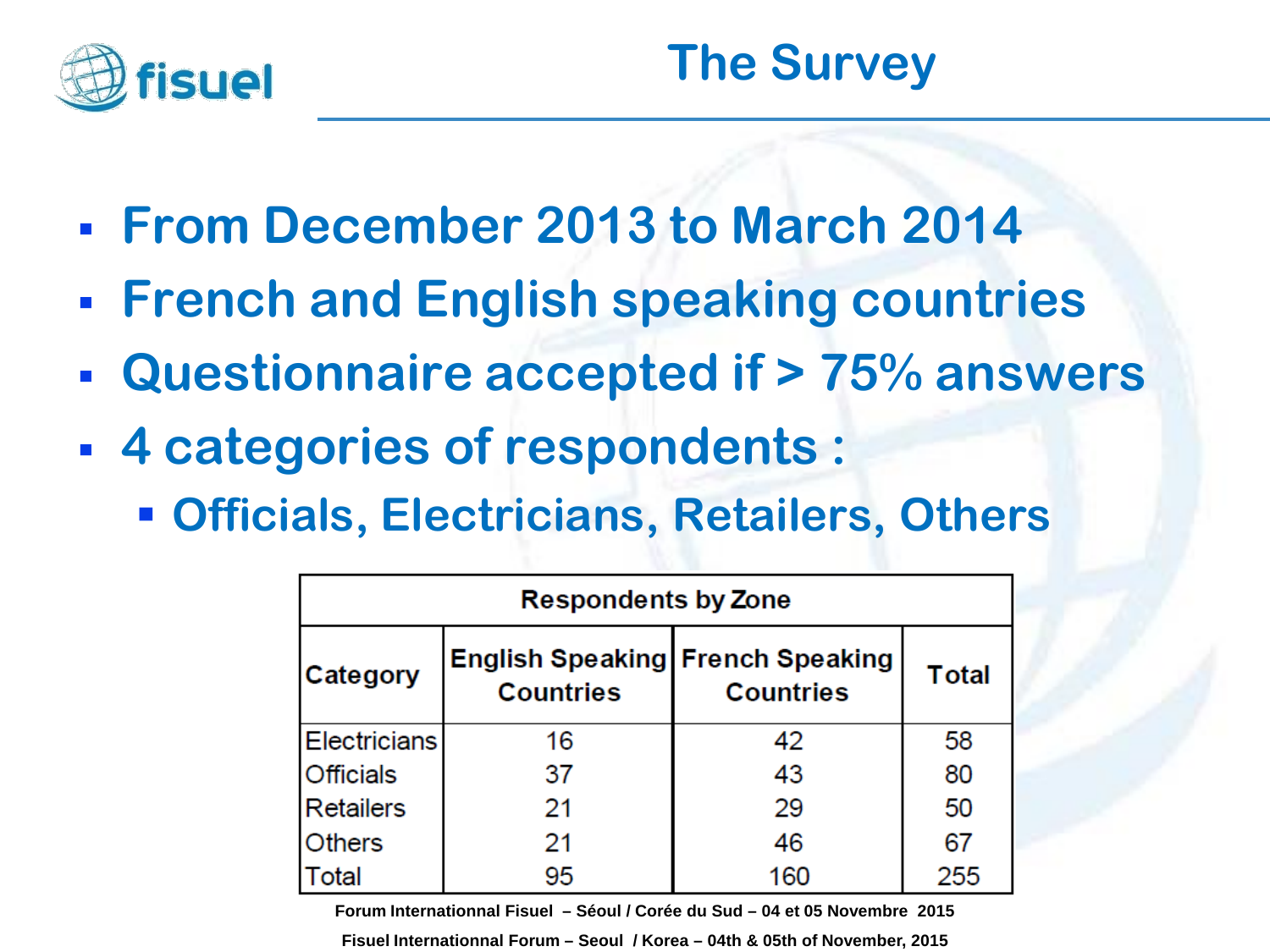

- **Most counterfeit Electrical products**
	- **cables, switches and breakers came first with respectively 56%, 42% and 40% of the total of**

**answers.**

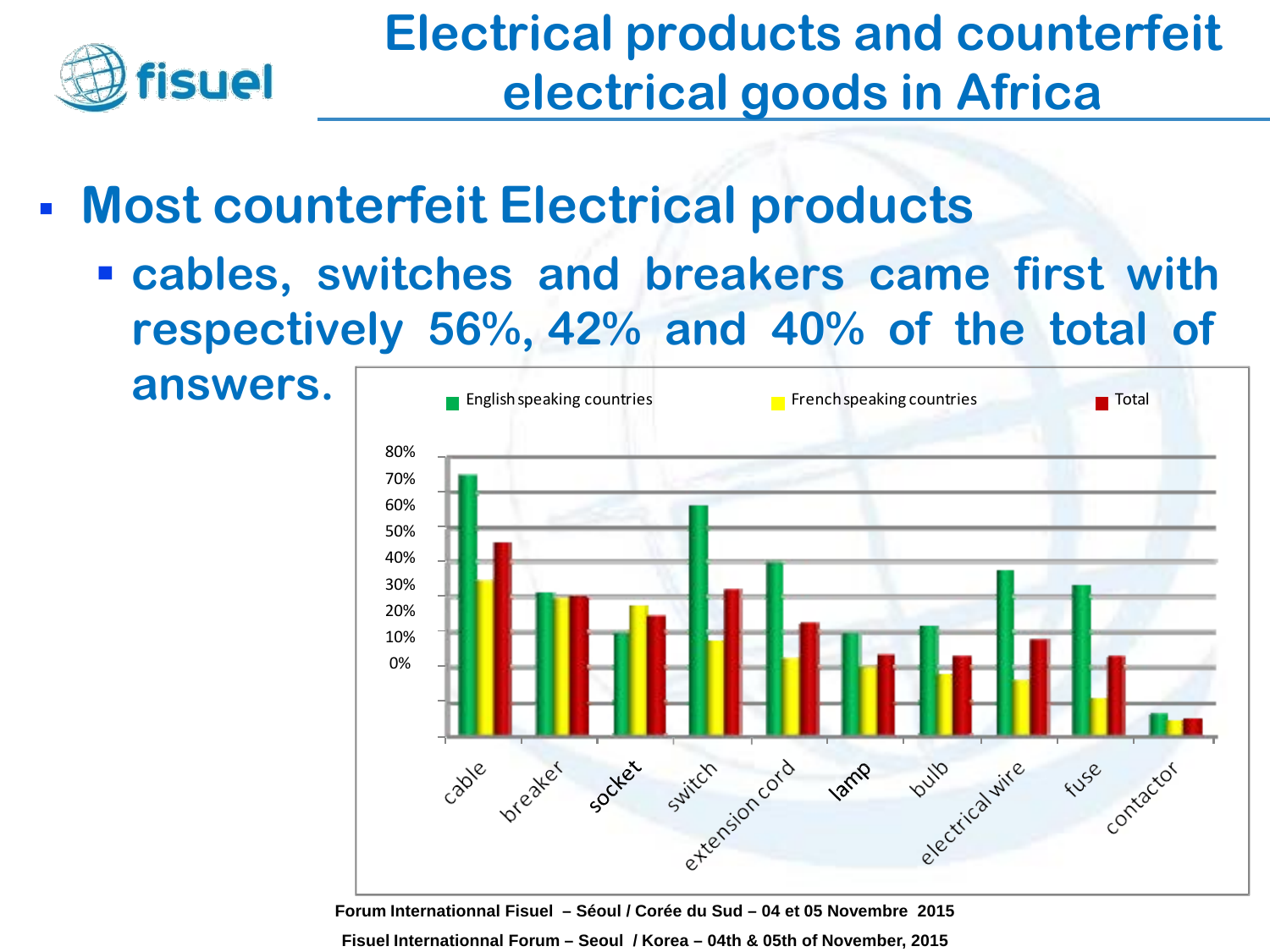

- **Most Counterfeit Brands**
- **5 highest positions :**
- **Legrand, Hager, General Electric, Schneider Electric and ABB**

| <b>Brand</b>          | <b>French</b><br><b>Speaking</b><br><b>Countries</b> | <b>Brand</b>        | English<br>Speaking<br><b>Countries</b> |
|-----------------------|------------------------------------------------------|---------------------|-----------------------------------------|
| 1. Legrand            | 76%                                                  | 1. Crabtree         | 63%                                     |
| 2. Schneider Electric | 67%                                                  | 2. ETN - MEM        | 59%                                     |
| 3. Siemens            | 60%                                                  | 3. ABB              | 59%                                     |
| 4. General Electric   | 59%                                                  | 4. Hager            | 58%                                     |
| 5. Hager              | 57%                                                  | 5. General Electric | 54%                                     |



Forum Internationnal Fisuel - Séoul / Corée du Sud - 04 et 05 Novembre 2015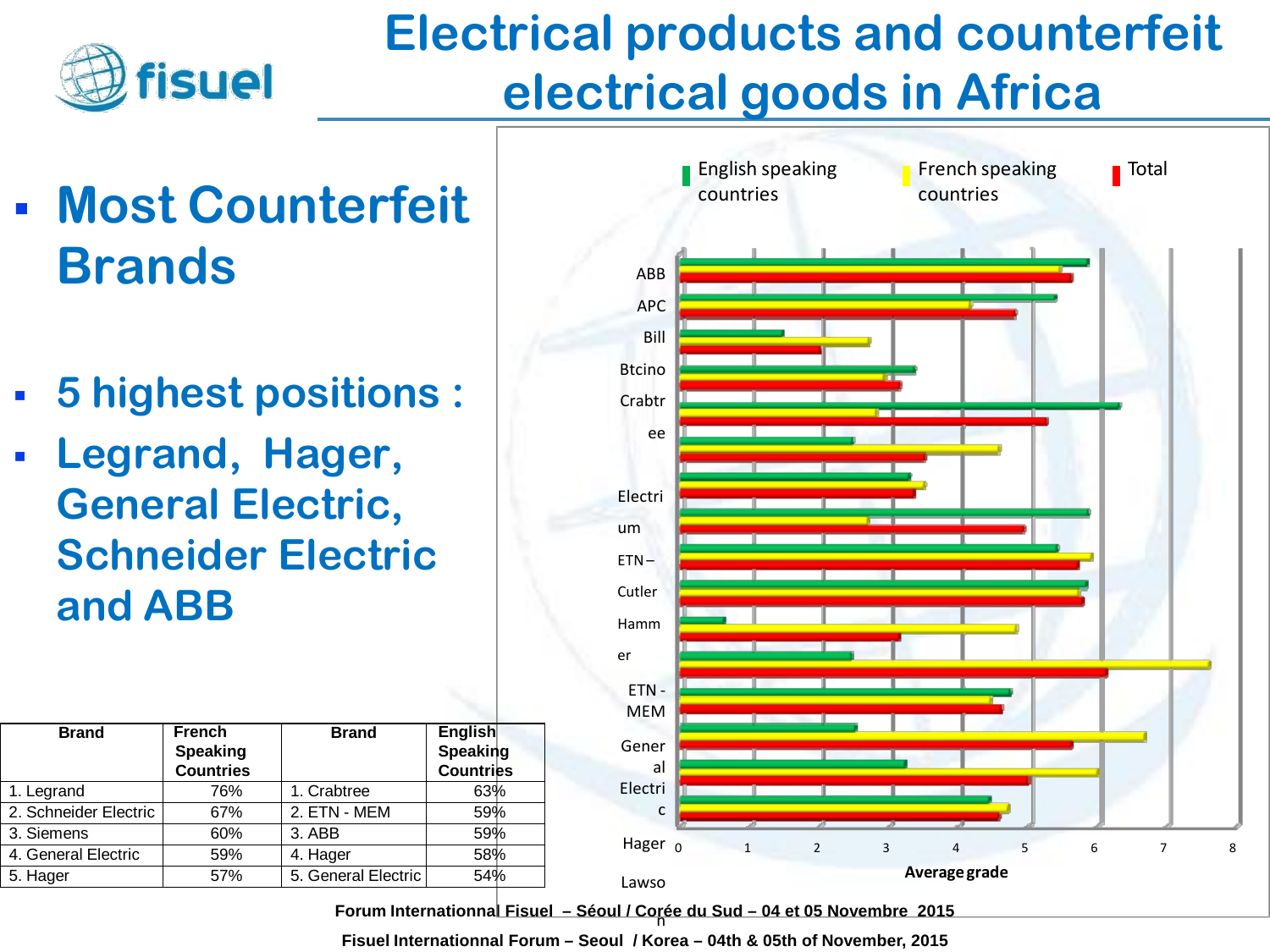

## **- How to Recognize Electrical Counterfeits?**

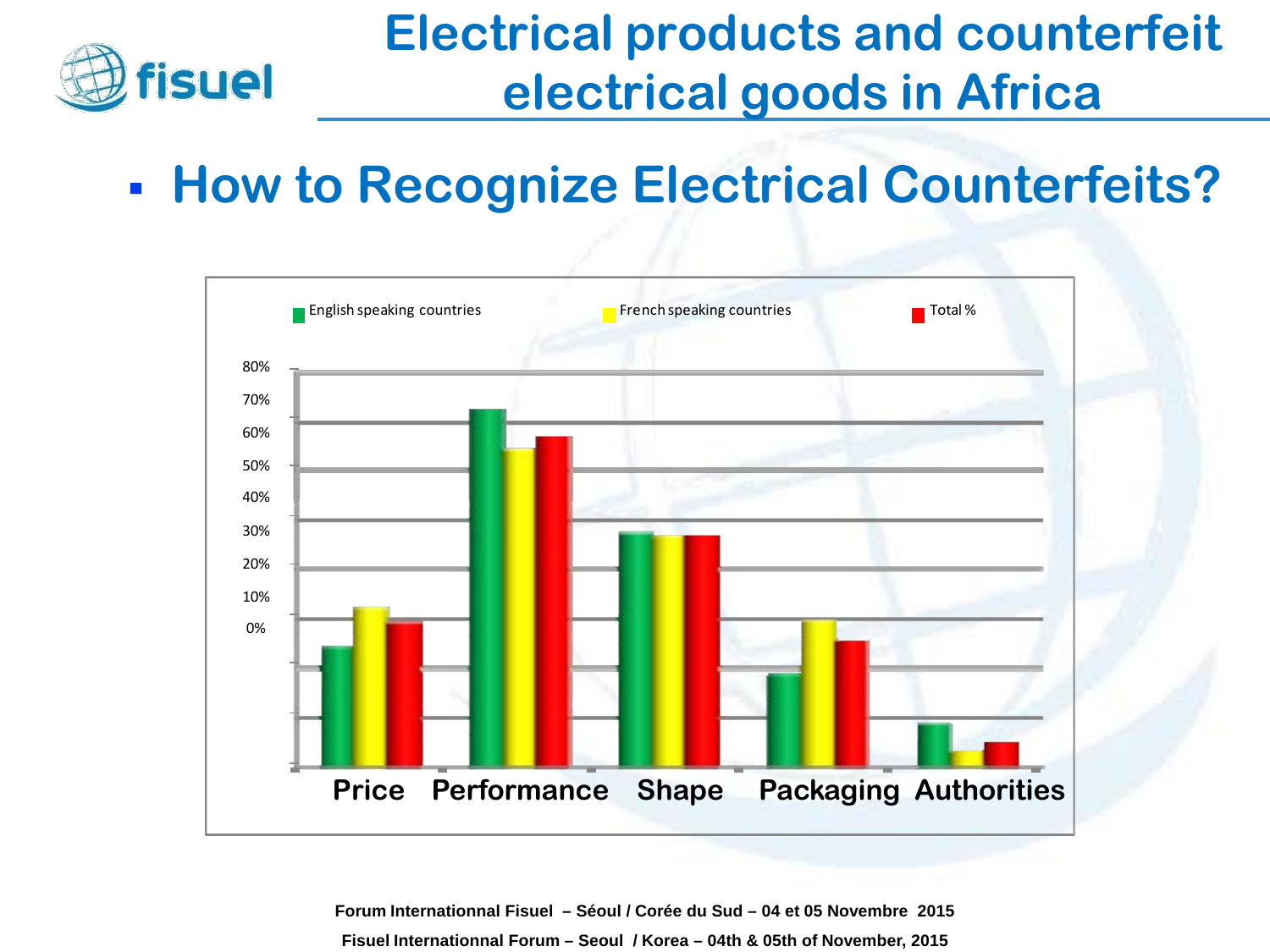

 **How Much Do Counterfeit Electrical Products Weight in the African Economies ?**

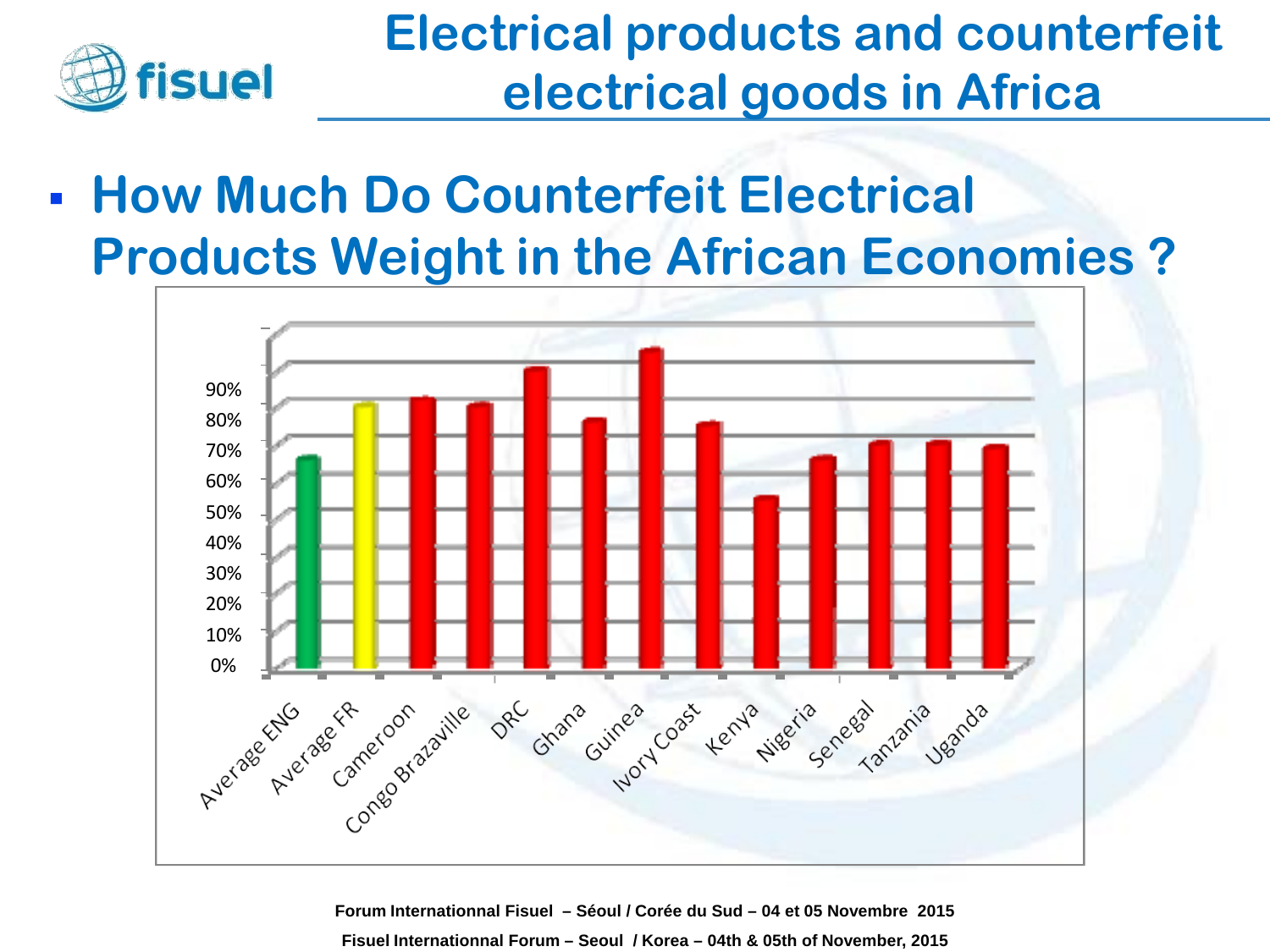

## **Which Kind of Damage Do They Cause ?**

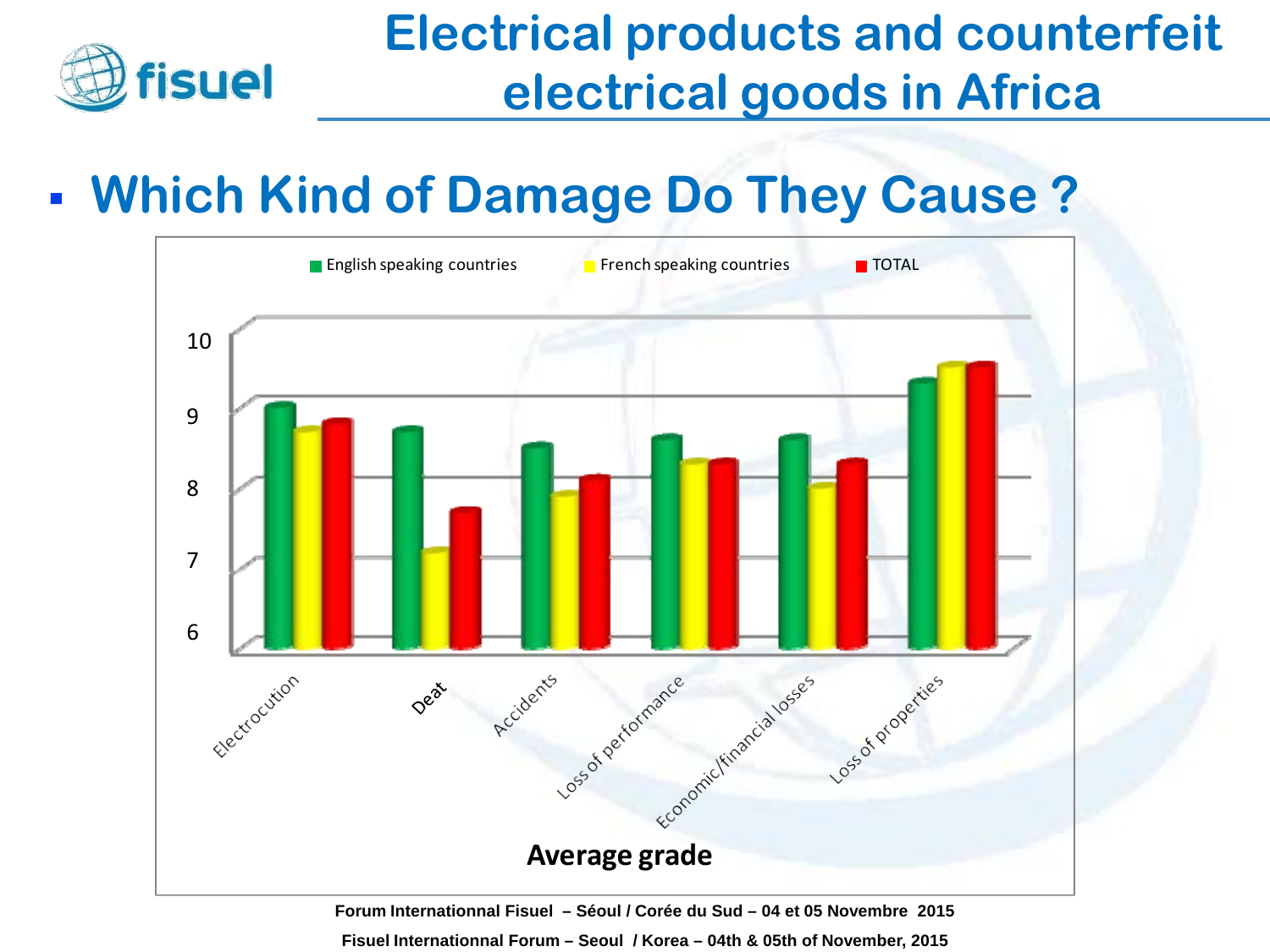

## **Origin and destination of imported counterfeit electrical goods**

 **Where Are Imported Electrical Counterfeits Coming From?**

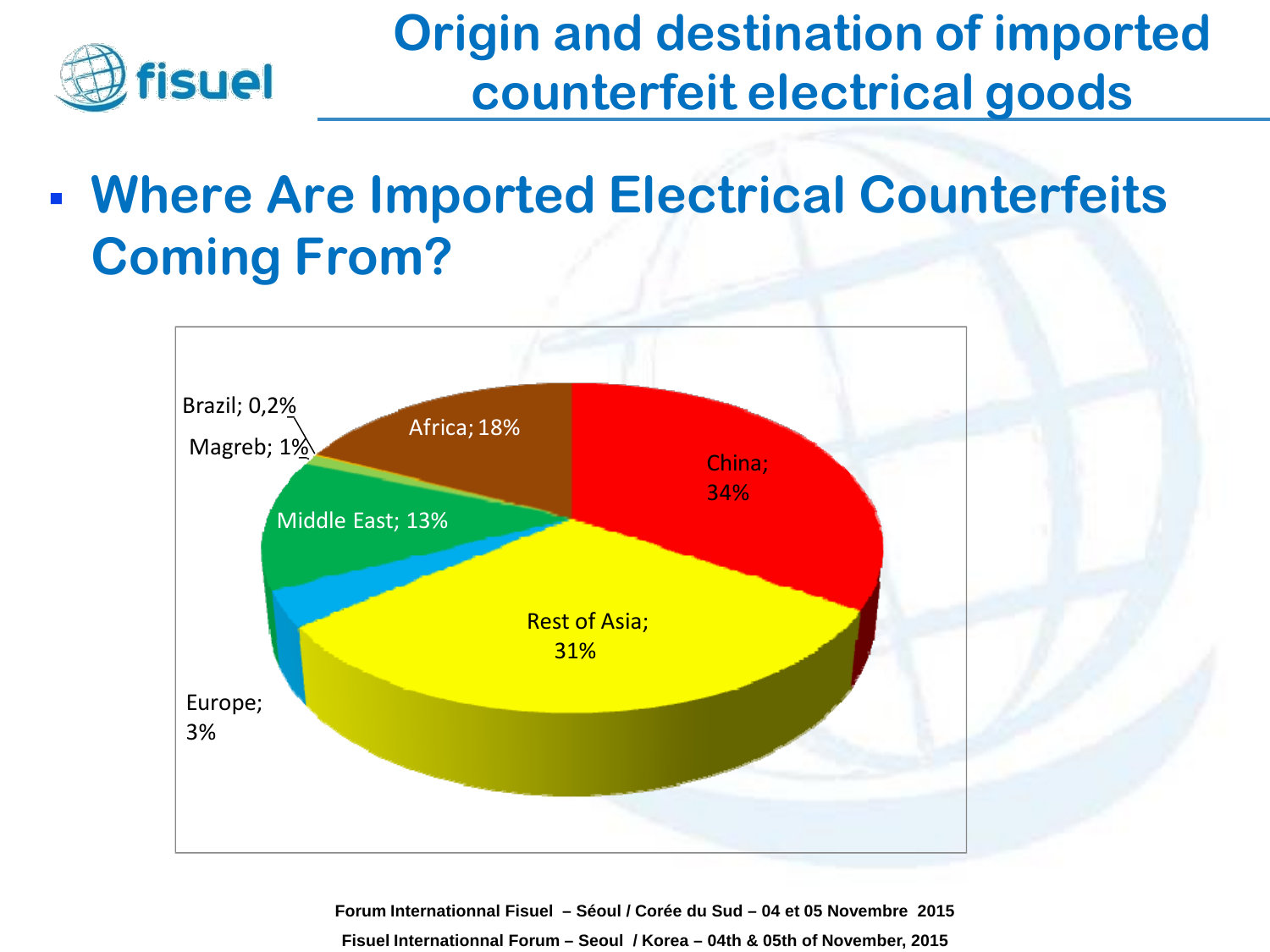

## **Origin and destination of imported counterfeit electrical goods**

 **Domestic Production or Assembling of Counterfeit Electrical Goods**

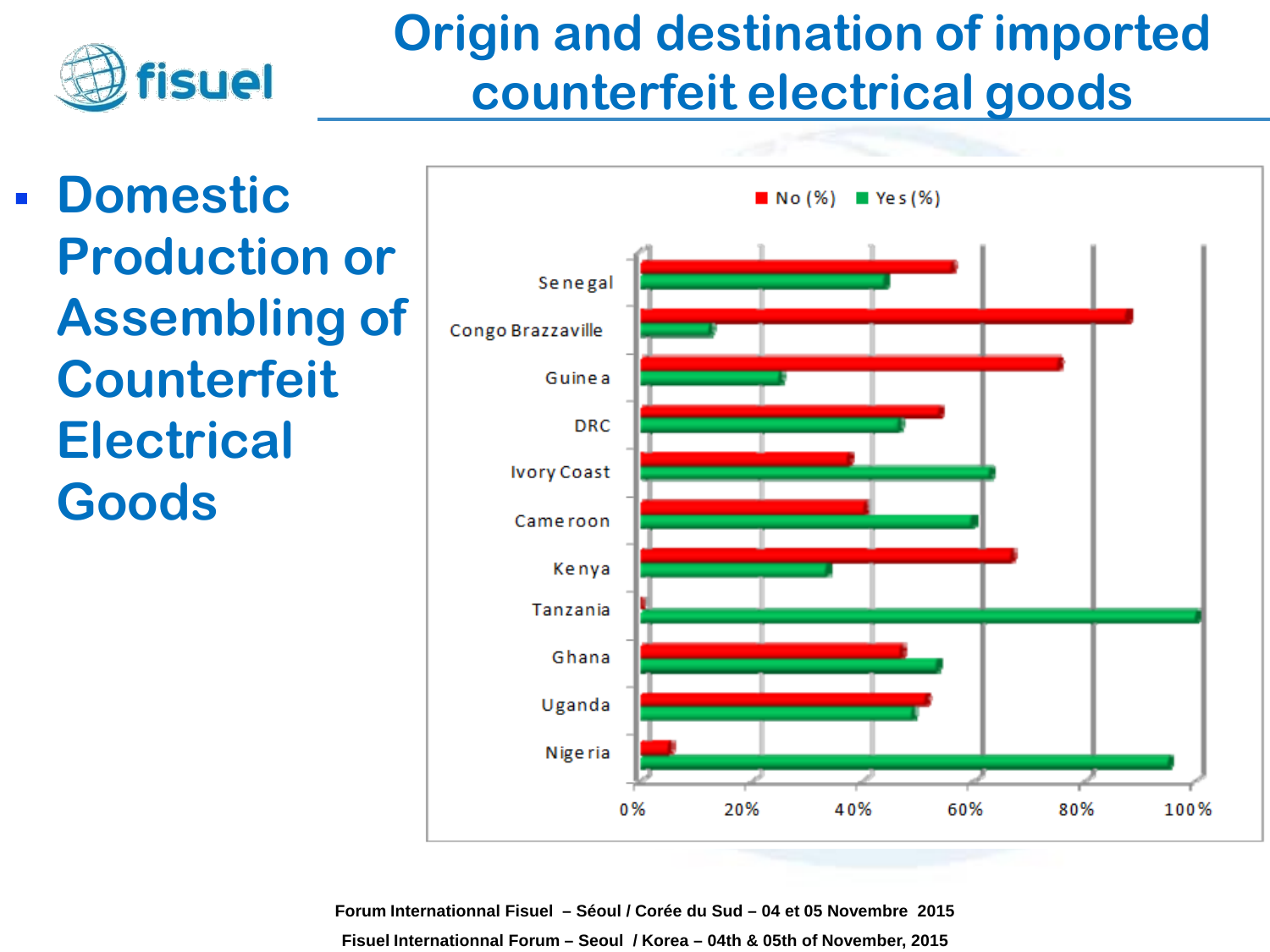## **Where to buy and who are the clients**

**Main Customers for Counterfeit Electrical Goods in Africa (in %)**

fisuel

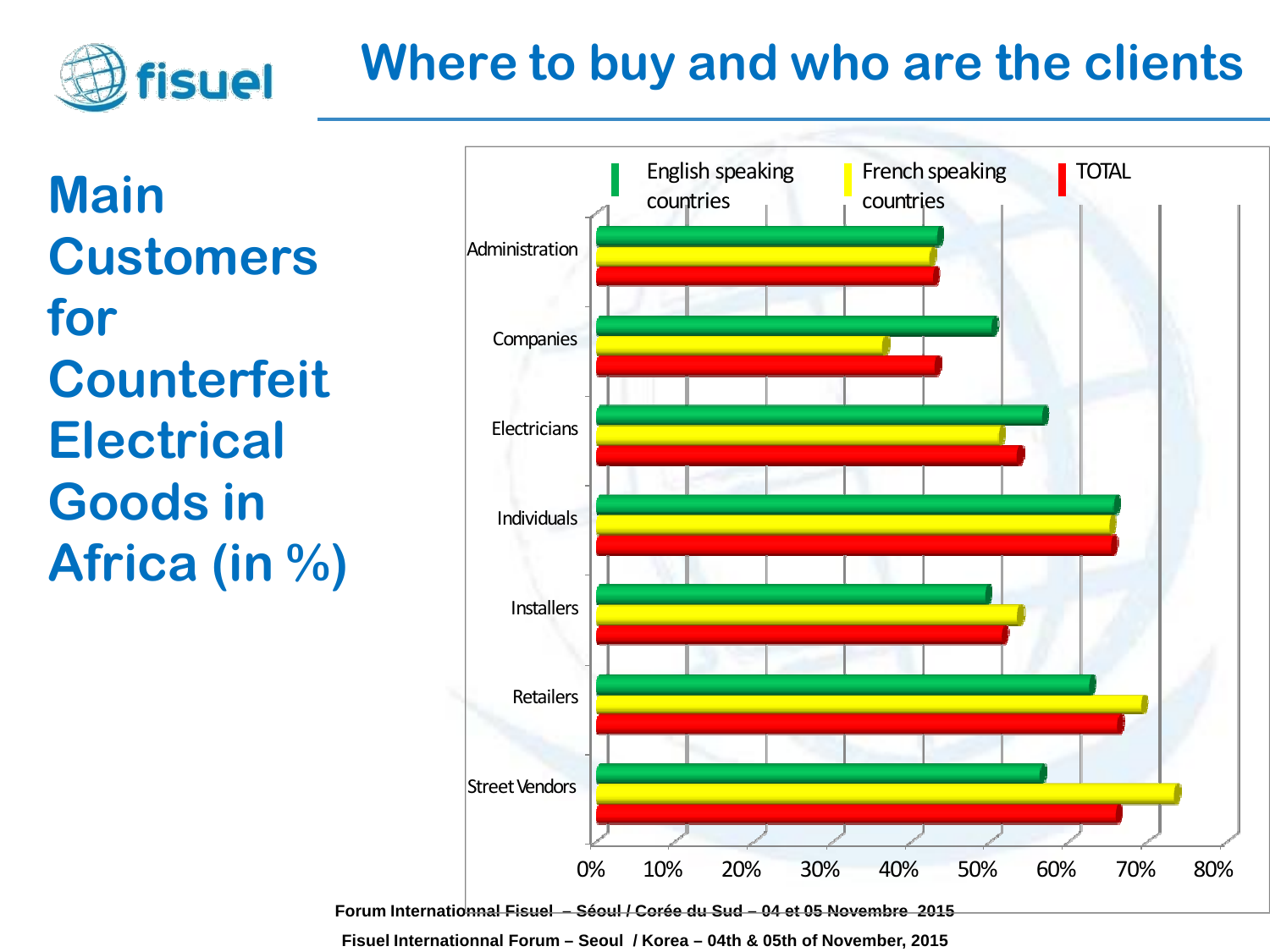

## **Where to buy and who are the clients**

## **Where to buy ?**

**% of the volume of counterfeit goods that are being sold at identified market places.**

|  | Country            | <b>Markets</b>               |  |
|--|--------------------|------------------------------|--|
|  | Cameroon           | MBOppi 53%                   |  |
|  |                    | Marche de Douala 62%         |  |
|  | Congo Brazzaville  | Ouenze 51%                   |  |
|  |                    | PotoPoto 32%                 |  |
|  | Ghana              | Sunyani Central Market 80%   |  |
|  |                    | Marche Niger 65%             |  |
|  | Guinea             | Madina 79%                   |  |
|  |                    | Matoto 70%                   |  |
|  | <b>Ivory Coast</b> | Marche Adjame 70%            |  |
|  |                    | Gikomba Market (Nairobi) 25% |  |
|  | Kenya              | Nyamakima (Nairobi) 50%      |  |
|  |                    | Kamukunji (Nairobi) 50%      |  |
|  | Nigeria            | Alaba Market 73%             |  |
|  |                    | Balogun Market Lagos 73%     |  |
|  |                    | Trade Fair Ojo 63%           |  |
|  | <b>RDC</b>         | Marchés de Kinshasa 78%      |  |
|  |                    | Marche Bayaka 30%            |  |
|  |                    | Marche Petersen 30%          |  |
|  | Senegal            | PackLambaye 80%              |  |
|  |                    | Marché du Port 75%           |  |
|  | Tanzania           | Kariakoo 80%                 |  |
|  |                    | Posta 20%                    |  |
|  | Uganda             | NakaseroMarket 84%           |  |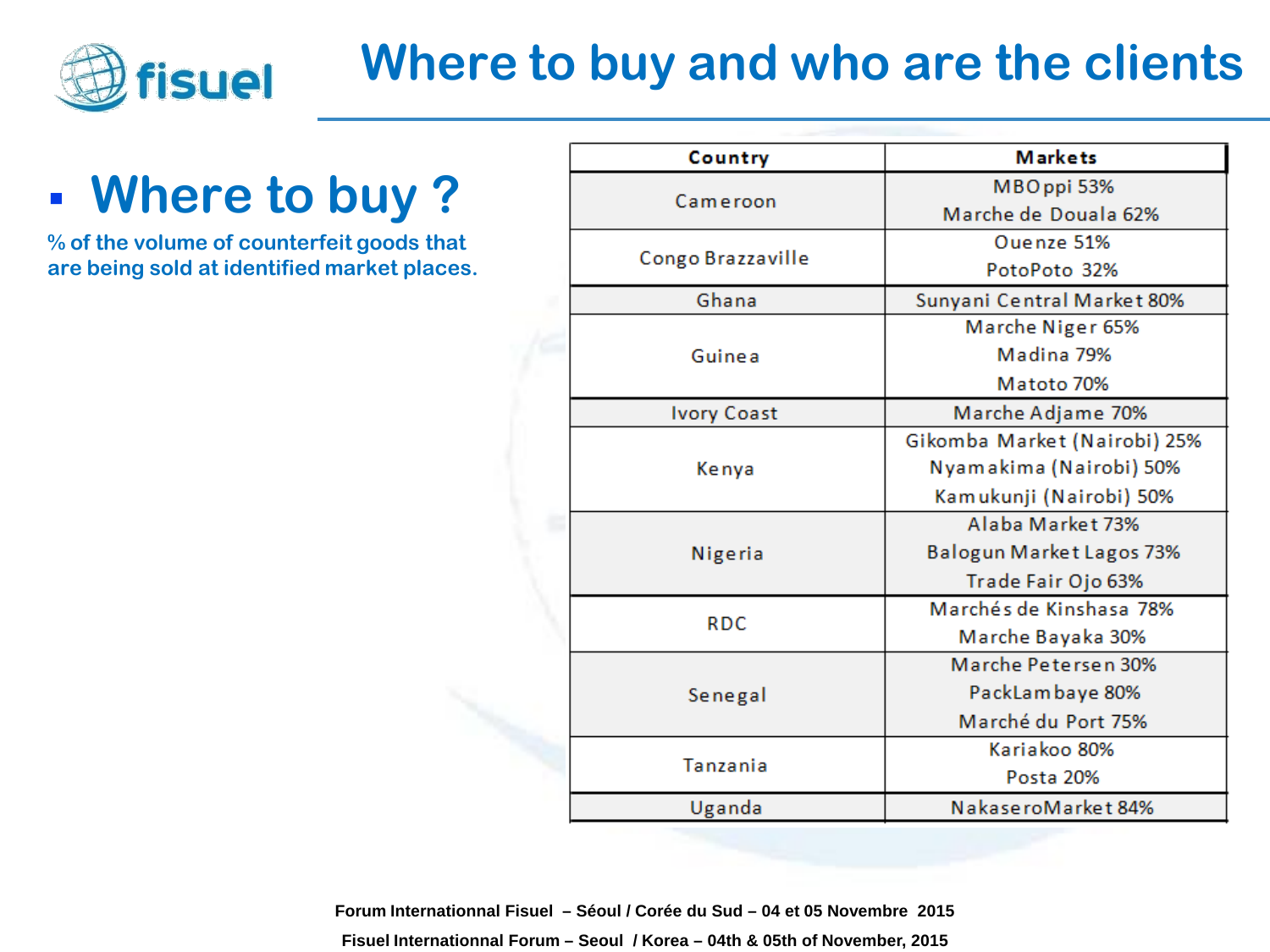

 **What Does the Survey Say About Law Enforcement and Legal Protection in Africa Today?**

#### **English Speaking Africa**

- **The official bodies in charge of fighting electrical counterfeiting are well established and, therefore, acknowledged by people in countries like Ghana, Nigeria and Kenya.**
- **There are quite a lot of actions taken by those countries in order to seize and destroy counterfeit goods or arrest offenders. However, the scope of counterfeiting is so great that even arrests cannot stop it.**
- **The "changing of the laws" and "more punitive measures" against electrical counterfeiting are the solutions favored in the sampled countries to curb this surge. "Empowering existing agencies", "allocating more financial support and human resource", "reinforcing controls at the borders and other favorite entry points", as well as "raising public awareness" were seen as the best ways to achieve this goal.**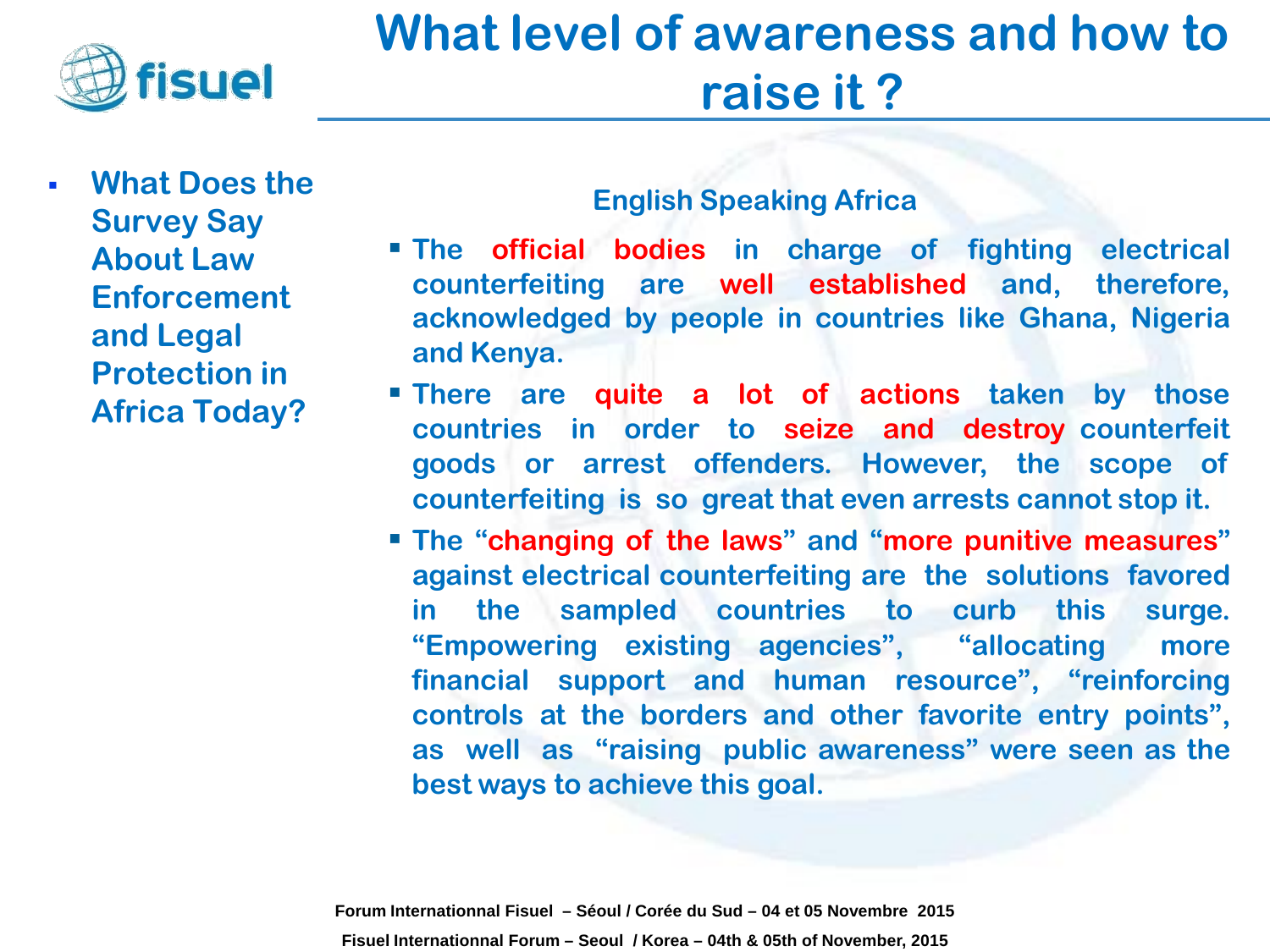

 **What Does the Survey Say About Law Enforcement and Legal Protection in Africa Today?**

#### **French Speaking Africa**

- **A better organization of the (electrical) sector, -in addition to a change in mentalities-, were emphasized in the French speaking African countries as well as all the other elements judged necessary to implement change: "law enforcement", "protection", "public awareness", "fight against corruption", "more training", "more funding", "civic education", "agencies' cooperation", "stiffer/tougher penalties", "borders control", etc.**
- **When anti-counterfeiting laws are mentioned in Ivory Coast, Cameroon, DRC and Senegal, they never display any "specifics" concerning electrical products. Therefore, there is a big confusion on how to react on the part of those who are victims of counterfeiting.**
- **"Raising public awareness" was the favorite demand for change in Ivory Coast, Cameroon, DRC and Senegal as well as more certification on the electrical imported products that, according to most respondents, could lead to a better organization of the (electrical) sector.**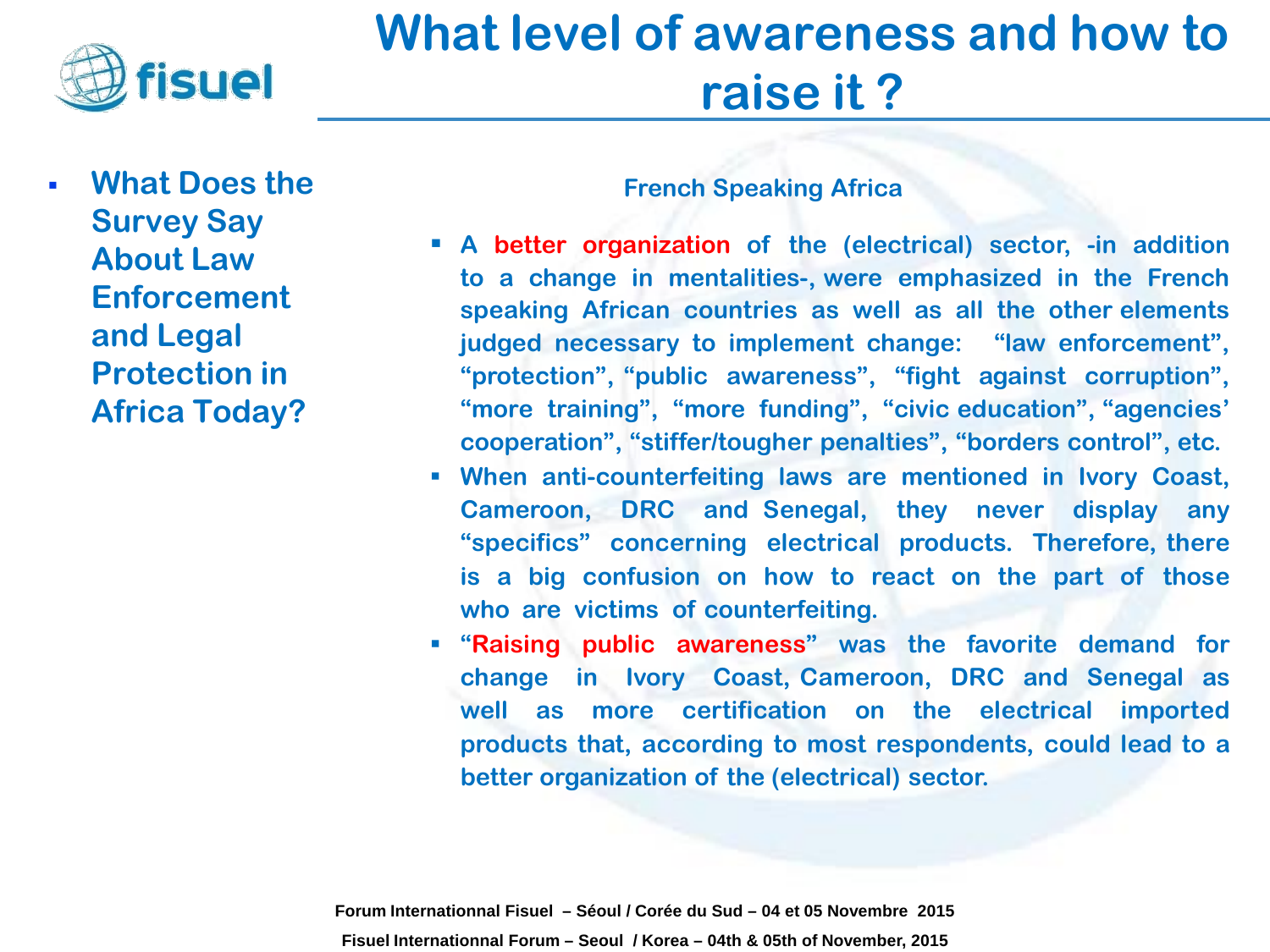

 **What Does the Survey Say About Law Enforcement and Legal Protection in Africa Today?**

**More generally, there are big demands for additional means in order to improve law enforcement in the field in most of the 11 countries of the survey. With the exception of Guinea, all countries also asked for "better trained men/women in the field".**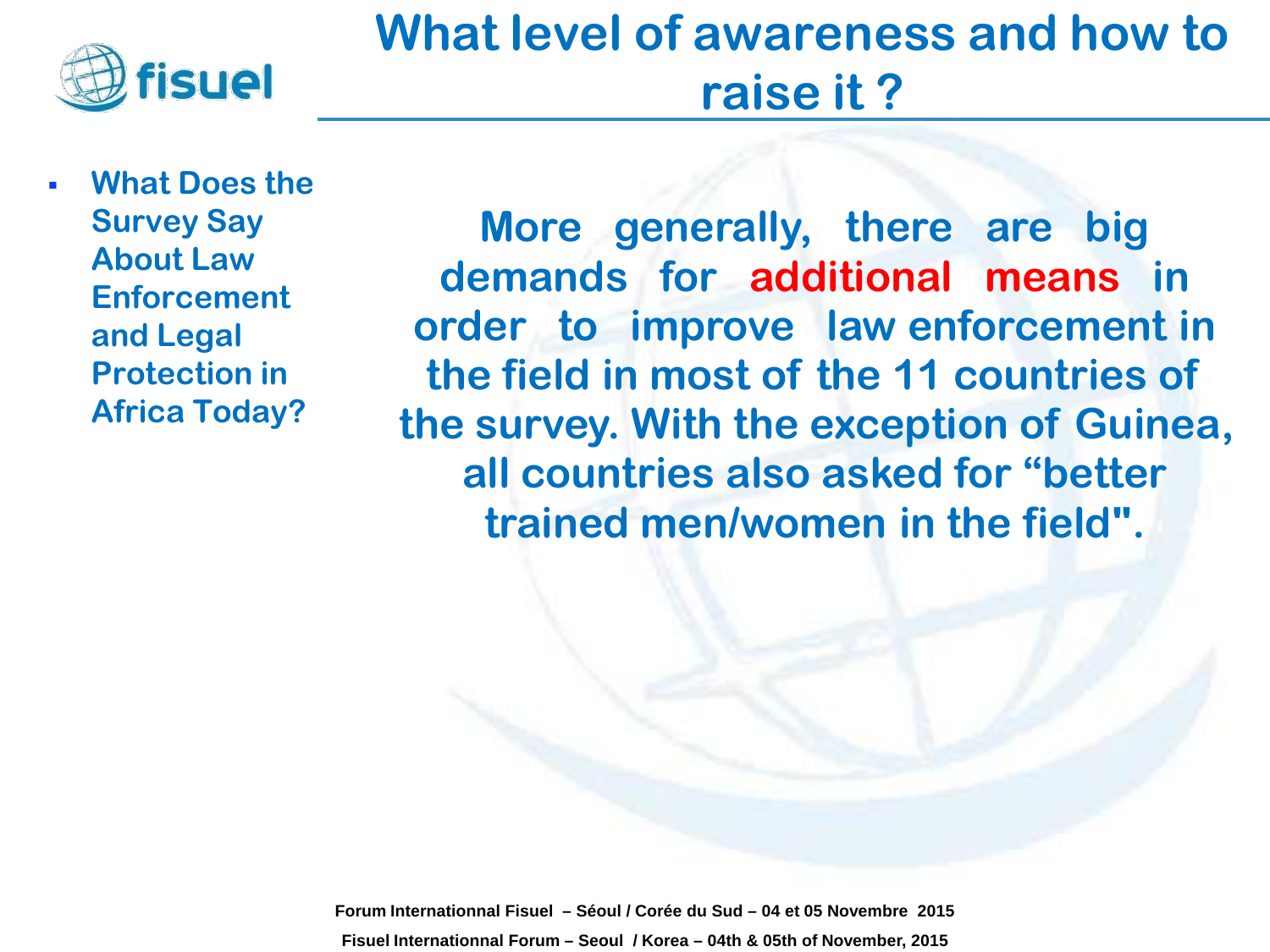

 **What to Do Next to Increase the Level of Awareness?**

**National Campaigns to Counter Electrical Counterfeiting B** General Public **→ Customs → Police** 

**A bigger involvement of the companies that manufacture electrical goods is required.**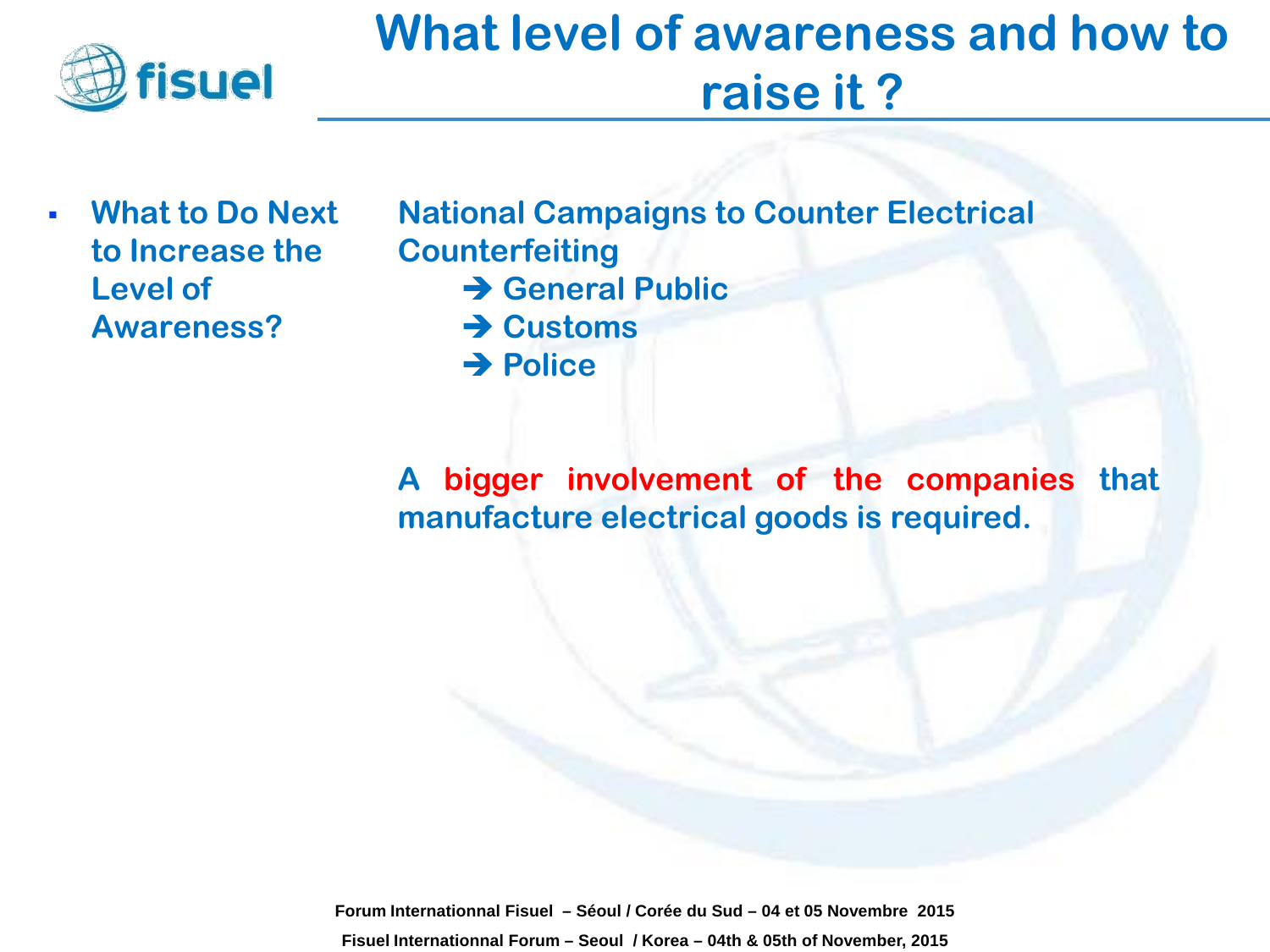

 **Main targets for a National Campaign** 

#### **Others :**

- (En countries) contractors, individuals, media and custom.
- (Fr countries) public administration, media, street vendors (individuals) and officials (public administration, custom, etc.)

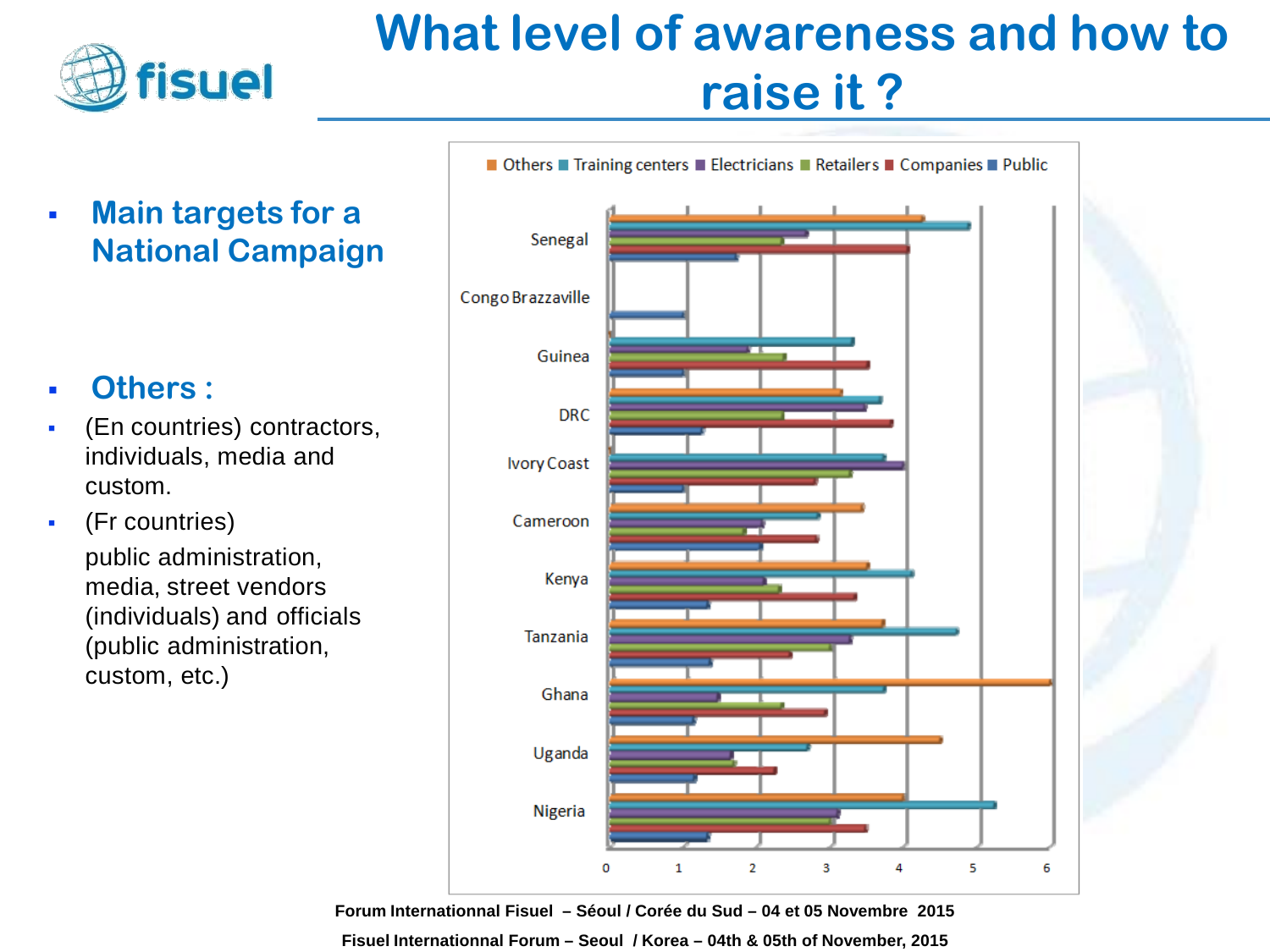

- **Counterfeited goods = 40 to 80% of the market**
- **First consequence = economical impact**
- **Call for 2 major shifts :**
	- **Reinforce legal protections and actions**
	- **Better coordination between manufacturers to raise awareness**
- **3 priority audiences :** 
	- **Electricians, contractors and vocational centers**
	- **Main end-users like companies and administrations**
	- **Media**

#### **to demonstrate that financial losses caused by malfunctioning counterfeits will always be greater than the price of a genuine electrical component**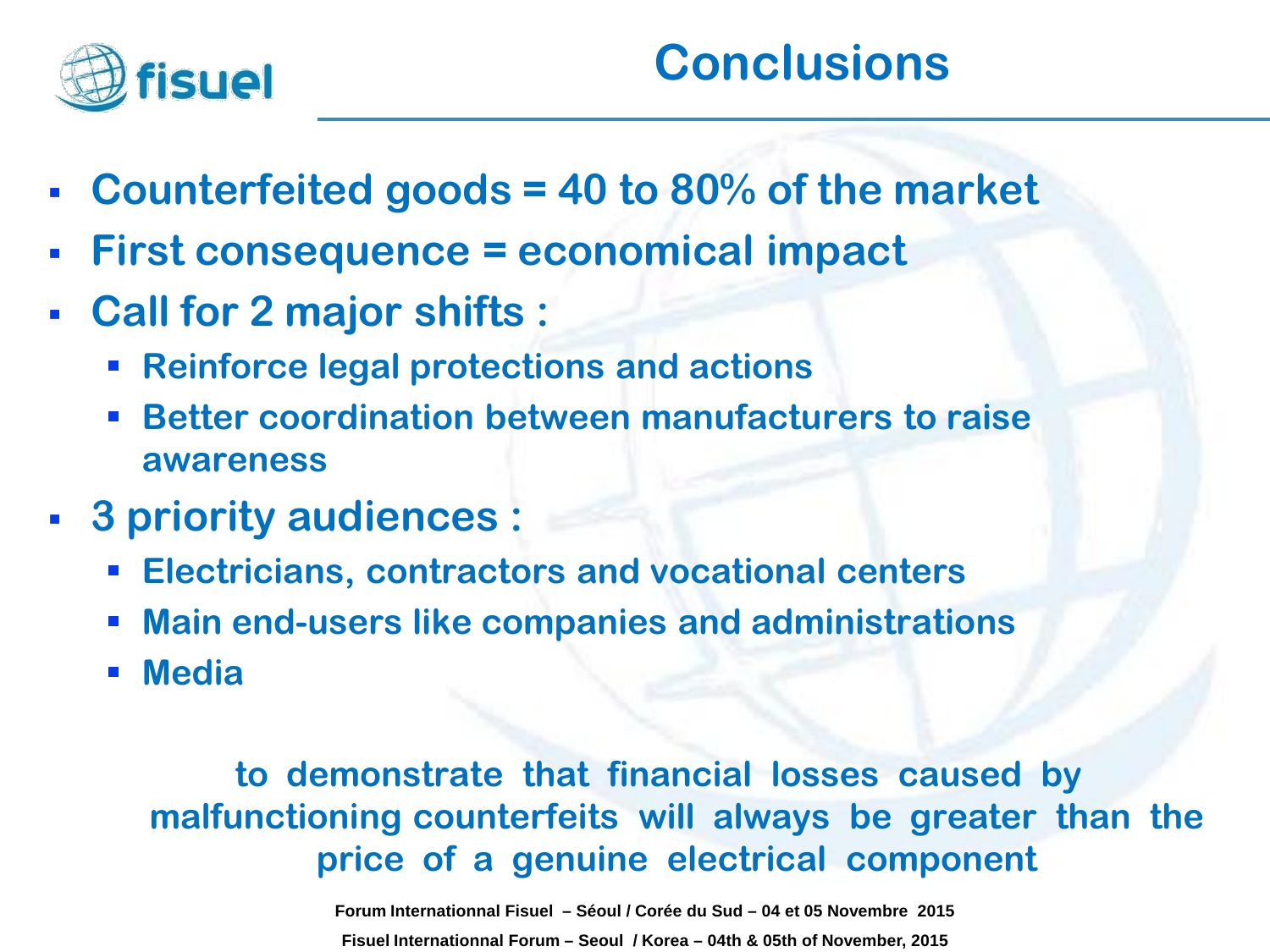

## **Recognition**

## **The Media Awards on Electrical Counterfeiting in Africa**

**Adedeji Ademigbuji, senior correspondent at The Nation newspaper (Nigeria), for his piece entitled "Checking the menace of fake electrical products"** 

#### **Birame Faye, reporter at Le Quotidien newspaper in Senegal,**

**for his piece entitled "Electricité – Usage des produits contrefaits : De l'insécurité dans notre confort domestique".**

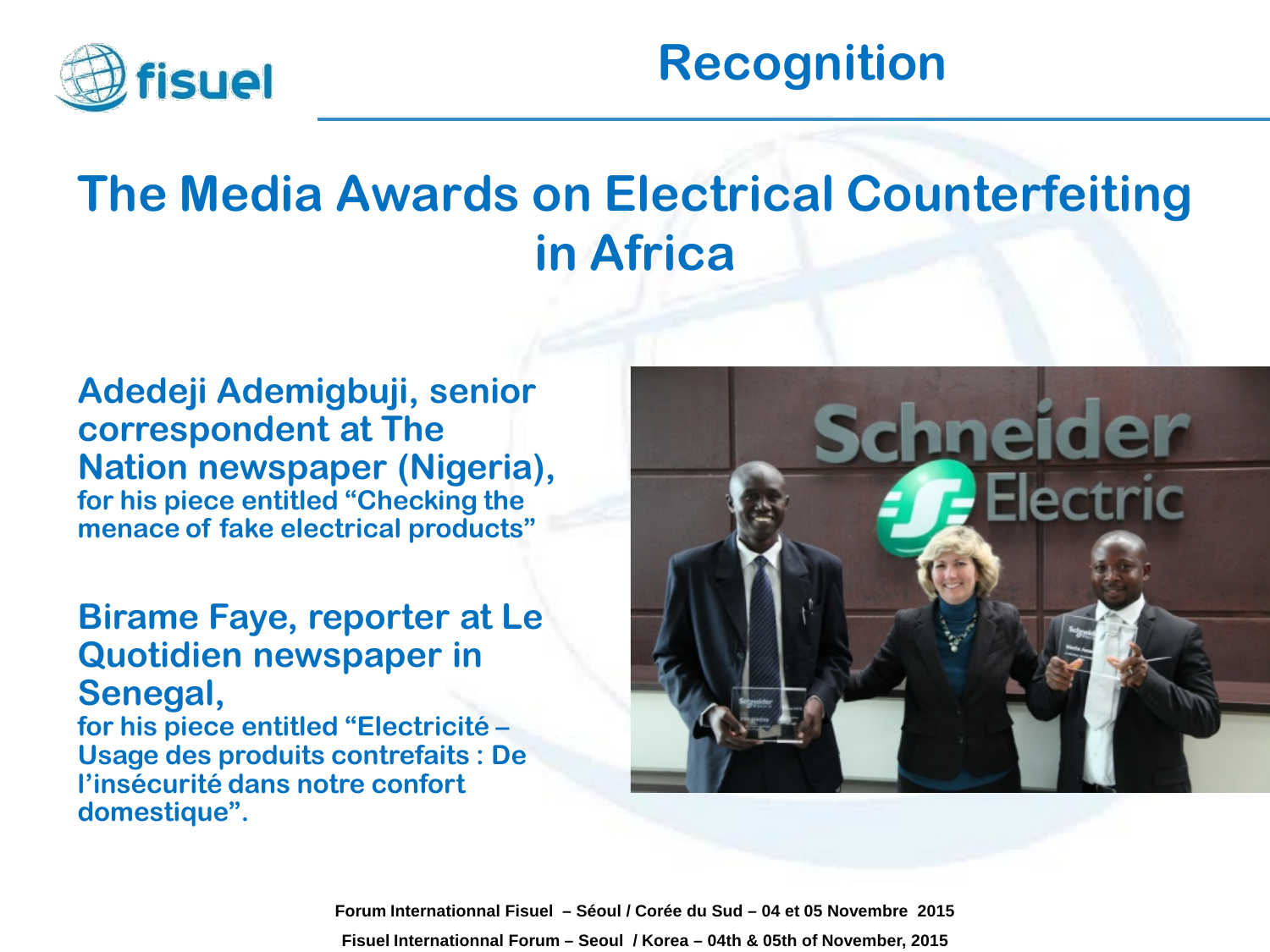

## **To download the full survey report : <http://www.apo-mail.org/150322.pdf>**

## **List of useful links on electrical counterfeiting is provided at the end of the survey report.**